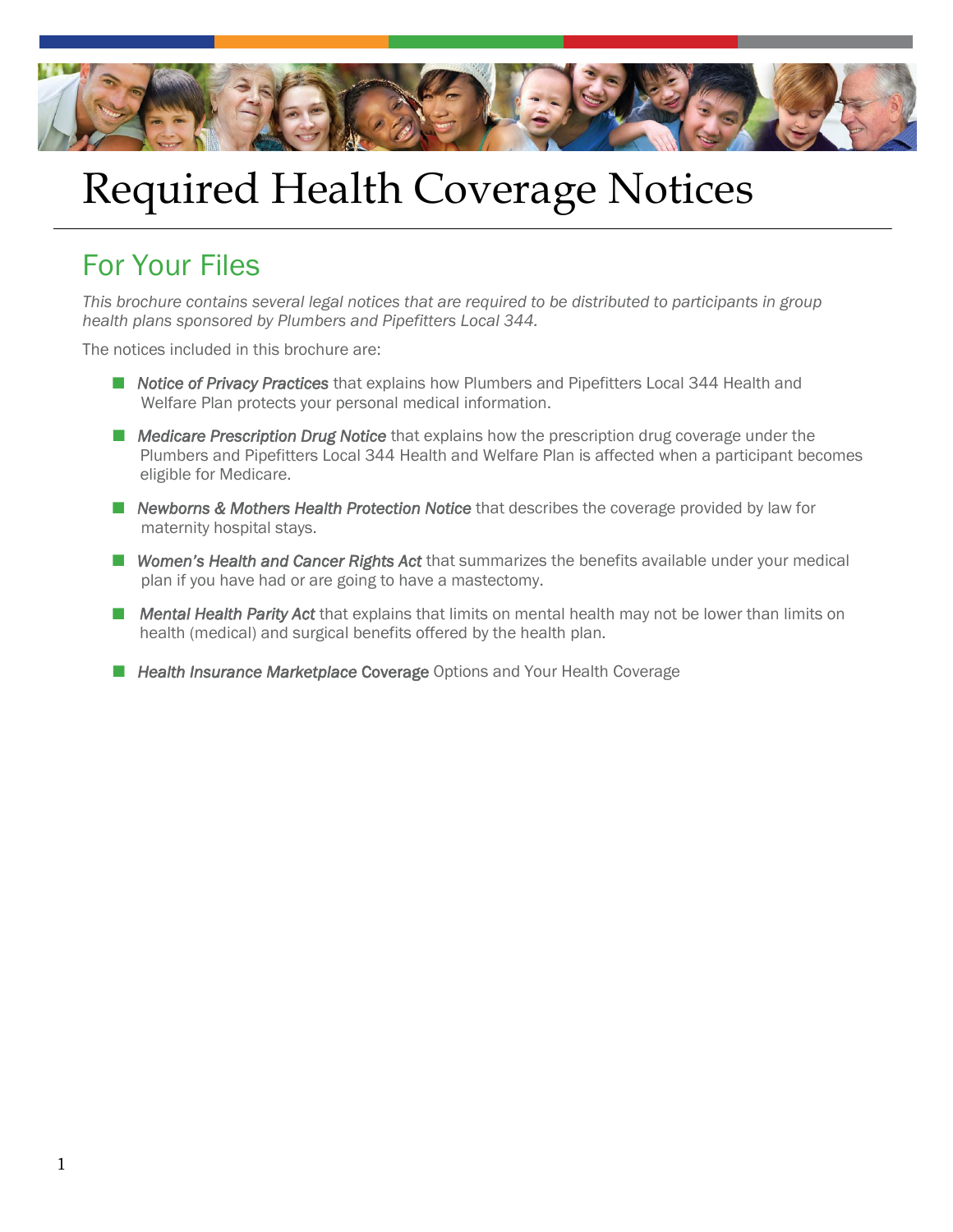

# Notice of Privacy Practices

# Group Health Plan Notice of Privacy Practices

*This notice describes how medical information about you may be used and disclosed, and how you can get access to this information. Please review it carefully.*

### **Summary**

This Notice of Privacy Practices (the "Notice") describes the legal obligations of Plumbers and Pipefitters Local 344 Health and Welfare Plan (the "Plan") and your legal rights regarding your protected health information held by the Plan under the Health Insurance Portability and Accountability Act of 1996 (HIPAA) and the Health Information Technology for Economic and Clinical Health Act (HITECH Act). Among other things, this Notice describes how your protected health information may be used or disclosed to carry out treatment, payment, or health care operations, or for any other purposes that are permitted or required by law.

We are required to provide this Notice of Privacy Practices to you pursuant to HIPAA.

The HIPAA Privacy Rule protects only certain medical information known as "protected health information." Generally, protected health information is health information, including demographic information, collected from you or created or received by a health care provider, a health care clearinghouse, a health plan, or your employer on behalf of a group health plan, from which it is possible to individually identify you and that relates to:

(1) your past, present, or future physical or mental health or condition;

(2) the provision of health care to you; or

(3) the past, present, or future payment for the provision of health care to you.

If you have any questions about this Notice or about our privacy practices, please contact Andrea Peery, HIPAA Privacy Officer at 405-682-4581.

This Notice is effective October 1, 2017.

### Privacy Obligations of the Plan

The Plan is required by law to:

- maintain the privacy of your protected health information;
- provide you with certain rights with respect to your protected health information;
- provide you with a copy of this Notice of our legal duties and privacy practices with respect to your protected health information; and
- follow the terms of the Notice that is currently in effect.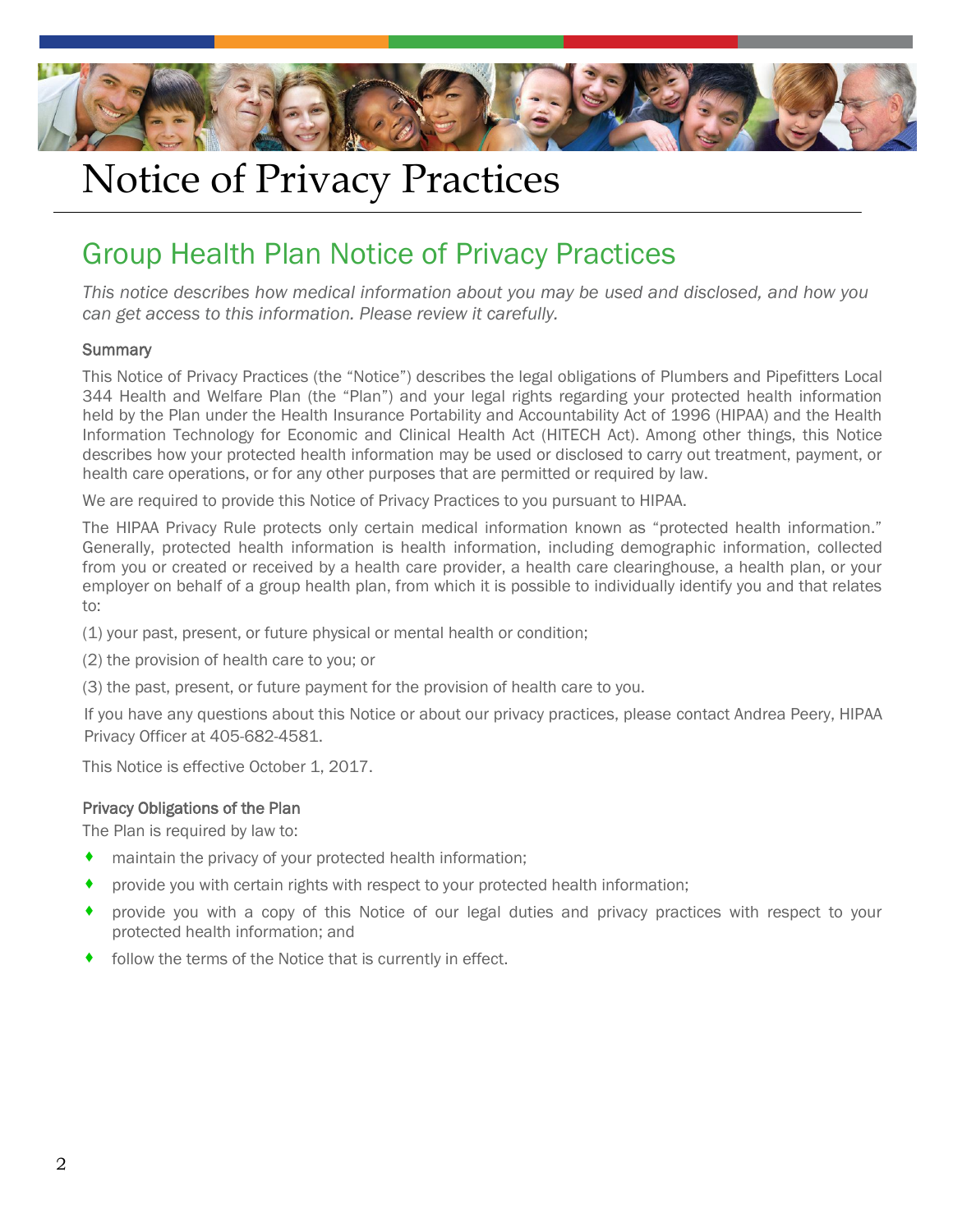

We reserve the right to change the terms of this Notice and to make new provisions regarding your protected health information that we maintain, as allowed or required by law. If we make any material change to this Notice, we will mail a copy of our revised Notice of Privacy Practice to you within 60 days of such change.

### How We May Use and Disclose Health Information About You

Under the law, we may use or disclose your protected health information under certain circumstances without your permission. The following are the different ways we may use and disclose your protected health information. For each category of uses or disclosures we will explain what we mean and present some examples. Not every use or disclosure in a category will be listed. However, all of the ways we are permitted to use and disclose information will fall within one of the categories.

For Treatment. We may use or disclose your protected health information to facilitate medical treatment or services by providers. We may disclose information about you to providers, including doctors, nurses, technicians, medical students, or other hospital personnel who are involved in taking care of you. For example, we might disclose information about your prior prescriptions to a pharmacist to determine if prior prescriptions contraindicate a pending prescription.

For Payment. We may use or disclose your protected health information to determine your eligibility for Plan benefits, to facilitate payment for the treatment and services you receive from health care providers, to determine benefit responsibility under the Plan, or to coordinate Plan coverage. For example, we may tell your health care provider about your medical history to determine whether a particular treatment is experimental, investigational, or medically necessary, or, to determine whether the Plan will cover the treatment. We may also share your protected health information with a utilization review or precertification service provider. Likewise, we may share your protected health information with another entity to assist with the adjudication or subrogation of health claims or to another health plan to coordinate benefit payments.

For Health Care Operations. We may use and disclose your protected health information for other Plan operations. These uses and disclosures are necessary to run the Plan. For example, we may use medical information in connection with conducting quality assessment and improvement activities. These activities include underwriting, premium rating, and other activities relating to Plan coverage; submitting claims for stoploss (or excess-loss) coverage; conducting or arranging for medical review, legal services, audit services, and fraud and abuse detection programs; business planning and development such as cost management; and, business management and general Plan administrative activities.

To Business Associates. We may contract with individuals or entities known as Business Associates to perform various functions on our behalf or to provide certain types of services. In order to perform these functions or to provide these services, Business Associates will receive, create, maintain, use and/or disclose your protected health information, but only after they agree in writing with us to implement appropriate safeguards regarding your protected health information. For example, we may disclose your protected health information to a Business Associate to administer claims or to provide support services, such as utilization management, pharmacy benefit management or subrogation, but only after the Business Associate enters into a Business Associate Agreement with us.

As Required by Law. We will disclose your protected health information when required to do so by federal, state or local law. For example, we may disclose your protected health information when required by national security laws or public health disclosure laws.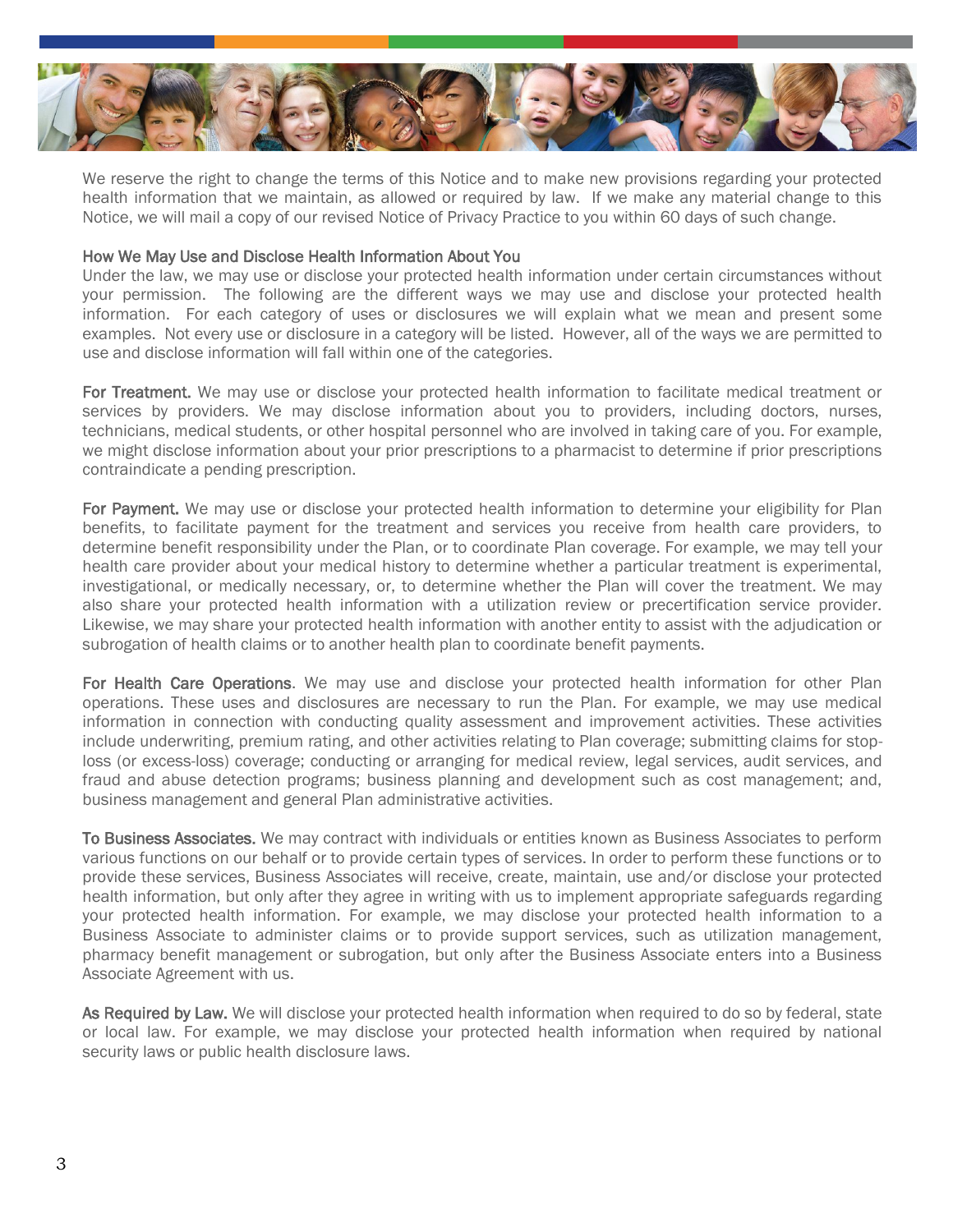ı

To Avert a Serious Threat to Health or Safety. We may use and disclose your protected health information when necessary to prevent a serious threat to your health and safety, or the health and safety of the public or another person. Any disclosure, however, would only be to someone able to prevent the threat. For example, we may disclose your protected health information in a proceeding regarding the licensure of a physician.

To Plan Sponsors. For the purpose of administering the plan, we may disclose to certain employees of the Union protected health information. However, those employees will only use or disclose that information as necessary to perform plan administration functions or as otherwise required by HIPAA, unless you have authorized further disclosures. Your protected health information cannot be used for employment purposes without your specific authorization.

**SPECIAL SITUATIONS.** In addition to the above, the following categories describe other possible ways that we may use and disclose your protected health information. For each category of uses or disclosures, we will explain what we mean and present some examples. Not every use or disclosure in a category will be listed. However, all of the ways we are permitted to use and disclose information will fall within one of the categories.

Organ and Tissue Donation. If you are an organ donor, we may release your protected health information to organizations that handle organ procurement or organ, eye, or tissue transplantation or to an organ donation bank, as necessary to facilitate organ or tissue donation and transplantation.

Military and Veterans. If you are a member of the armed forces, we may release your protected health information as required by military command authorities. We may also release protected health information about foreign military personnel to the appropriate foreign military authority.

Workers' Compensation. We may release your protected health information for workers' compensation or similar programs. These programs provide benefits for work-related injuries or illness.

Public Health Risks. We may disclose your protected health information for public health actions. These actions generally include the following:

- to prevent or control disease, injury, or disability;
- to report births and deaths;
- to report child abuse or neglect;
- to report reactions to medications or problems with products;
- to notify people of recalls of products they may be using;
- to notify a person who may have been exposed to a disease or may be at risk for contracting or spreading a disease or condition; and
- to notify the appropriate government authority if we believe that a patient has been the victim of abuse, neglect, or domestic violence. We will only make the disclosure if you agree, or when required or authorized by law.

Health Oversight Activities. We may disclose your protected health information to a health oversight agency for activities authorized by law. These oversight activities include, for example, audits, investigations, inspections, and licensure. These activities are necessary for the government to monitor the health care system, government programs and compliance with civil rights laws.

Lawsuits and Disputes. If you are involved in a lawsuit or a dispute, we may disclose your protected health information in response to a court or administrative order. We may also disclose your protected health information in response to a subpoena, discovery request, or other lawful process by someone else involved in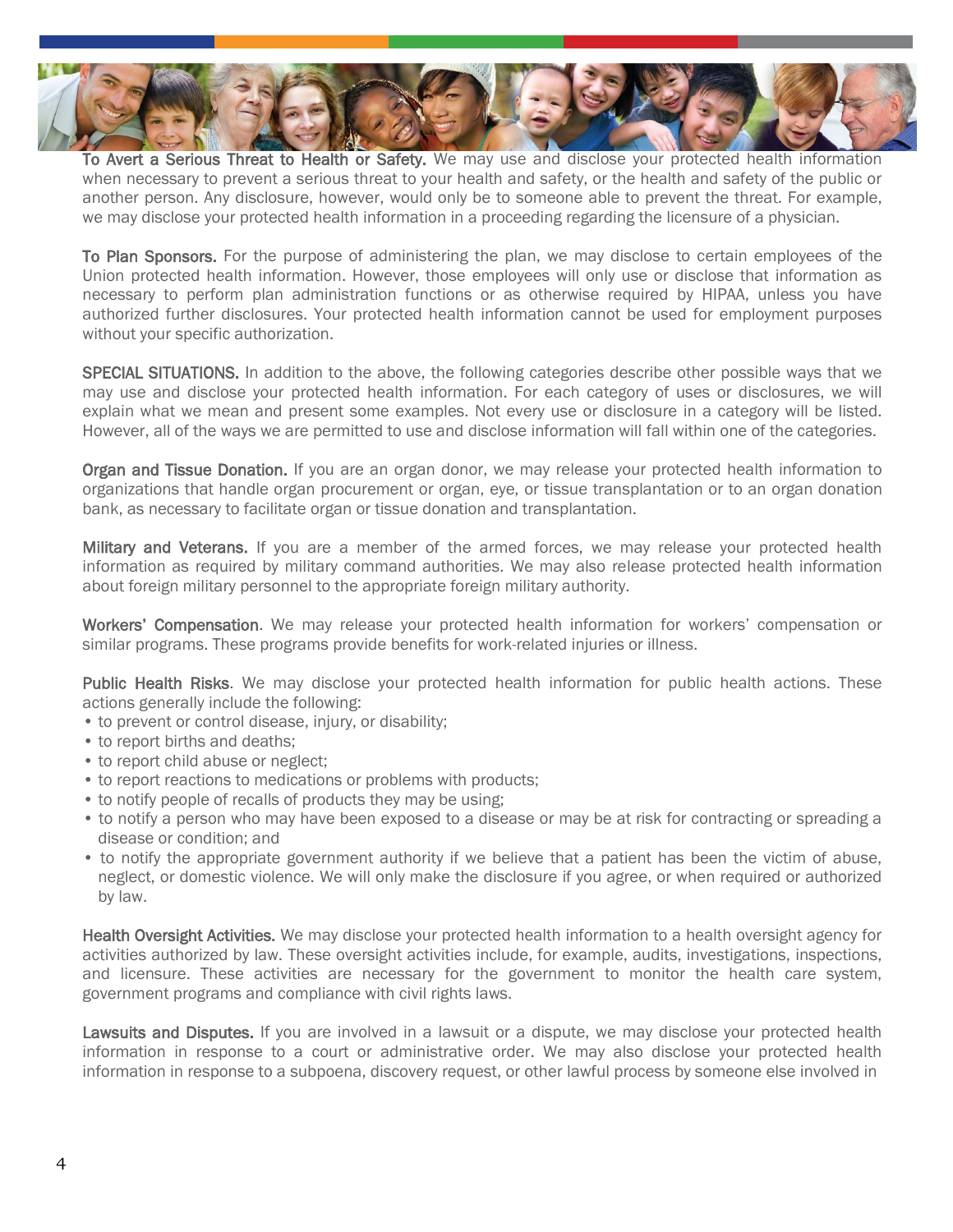

the dispute, but only if efforts have been made to tell you about the request or to obtain an order protecting the information requested.

Law Enforcement. We may disclose your protected health information if asked to do so by a law enforcement official or any of the following:

- in response to a court order, subpoena, warrant, summons or similar process;
- to identify or locate a suspect, fugitive, material witness, or missing person;
- about the victim of a crime if, under certain limited circumstances, we are unable to obtain the victim's agreement;
- about a death that we believe may be the result of criminal misconduct;
- about criminal conduct.

Coroners, Medical Examiners and Funeral Directors. We may release protected health information to a coroner or medical examiner. This may be necessary, for example, to identify a deceased person or determine the cause of death. We may also release medical information about patients to funeral directors as necessary to carry out their duties.

National Security and Intelligence Activities. We may release your protected health information to authorized federal offices for intelligence, counterintelligence, and other national security activities authorized by law.

Inmates. If you are an inmate of a correctional institution or are in the custody of a law enforcement official, we may disclose your protected health information to the correctional institution or law enforcement official if necessary: (1) for the institution to provide you with health care; (2) to protect your health and safety or the health and safety of others; or (3) for the safety and security of the correctional institution.

**Research.** We may disclose your protected health information to researchers when: (1) the individual identifiers have been removed; or (2) when an institutional review board or privacy board has reviewed the research proposal and established protocols to ensure the privacy of the requested information, and approves the research.

### REQUIRED DISCLOSURES

The following is a description of disclosures of your protected health information we are required to make.

Government Audits. We are required to disclose your protected health information to the Secretary of the United States Department of Health and Human Services when the Secretary is investigating or determining our compliance with the HIPAA privacy rule.

Disclosures to You. When you request, we are required to disclose to you the portion of your protected health information that contains medical records, billing records, and any other records used to make decisions regarding your health care benefits. We are also required, when requested, to provide you with an accounting of most disclosures of your protected health information if the disclosure was for reasons other than for payment, treatment, or health care operations, and if the protected health information was not disclosed pursuant to your individual authorization.

### OTHER DISCLOSURES

Personal Representatives. We will disclose your protected health information to individuals authorized by you, or to an individual designated as your personal representative, attorney-in-fact, etc., so long as you provide us with a written notice/authorization and any supporting documents (i.e., power of attorney). Note: Under the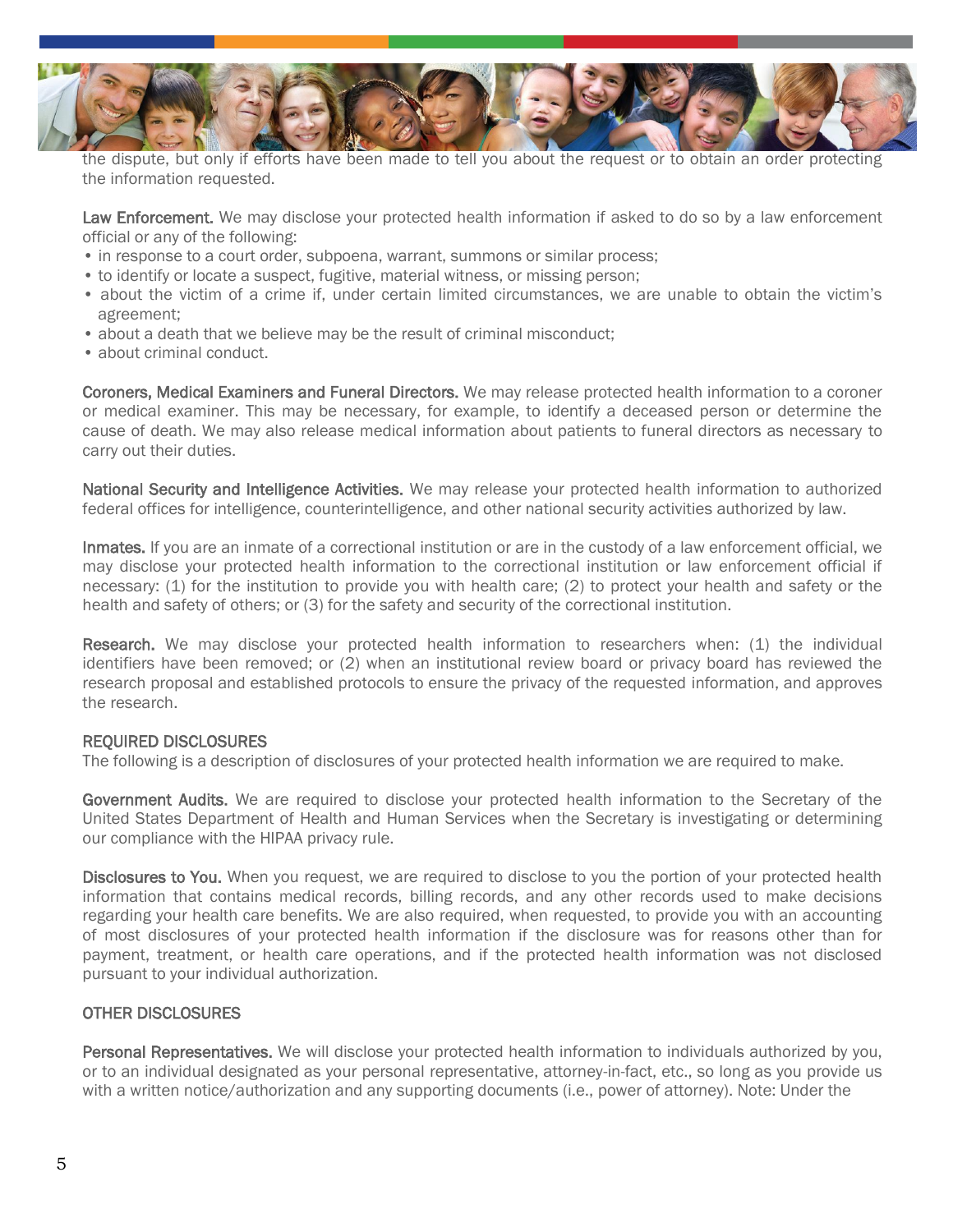HIPAA privacy rule, we do not have to disclose information to a personal representative if we have a reasonable believe that: (1) you have been, or may be, subjected to domestic violence, abuse or neglect by such a person; (2) treating such person as your personal representative could endanger you; or (3) in the exercise of professional judgment, it is not in your best interest to treat the person as your personal representative.

Spouses and Other Family Members. With only limited exceptions, we will send all mail to the employee. This includes mail relating to the employee's spouse and other family members who are covered under the Plan, and includes mail with information on the use of Plan benefits by the employee's spouse and other family members and information on the denial of any Plan benefits to the employee's spouse and other family members. If a person covered under the Plan has requested Restrictions or Confidential Communications (see below under "Your Rights"), and if we have agreed to the request, we will send mail as provided by the request for Restrictions or Confidential Communications.

Authorizations. Other uses or disclosures of your protected health information not described above will only be made with your written authorization. For example, in general and subject to specific conditions, we will not use or disclose your psychiatric notes; we will not use or disclose your protected health information for marketing; and we will not sell your protected health information, unless you give us a written authorization. You may revoke written authorization at any time, so long as the revocation is in writing. Once we receive your written revocation, it will only be effective for future uses and disclosures. It will not be effective for any information that may have been used or disclosed in reliance upon the written authorization and prior to receiving your written revocation.

### YOUR RIGHTS

You have the following rights with respect to your protected health information:

Right to Inspect and Copy. You have the right to inspect and copy certain protected health information that may be used to make decisions about your health care benefits. To inspect and copy your protected health information, you must submit your request in writing to Plumbers and Pipefitters Local 344, Attn: Privacy Officer, Andrea Peery, (405) 682-4581. If you request a copy of the information, we may charge a reasonable fee for the costs of copying, mailing, or other supplies associated with your request. We may deny your request to inspect and copy in certain very limited circumstances. If you are denied access to your medical information, you may request that the denial be reviewed by submitting a written request to the Privacy Officer.

Right to Amend. If you feel that the protected health information we have about you is incorrect or incomplete, you may ask us to amend the information. You have the right to request an amendment for as long as the information is kept by or for the Plan.

To request an amendment, your request must be made in writing and submitted to the Privacy Officer. In addition, you must provide a reason that supports your request. We may deny your request for an amendment if it is not in writing or does not include a reason to support the request. In addition, we may deny your request if you ask us to amend information that:

- is not part of the medical information kept by or for the Plan;
- was not created by us, unless the person or entity that created the information is no longer available to make the amendment;
- is not part of the information that you would be permitted to inspect and copy; or
- is already accurate and complete.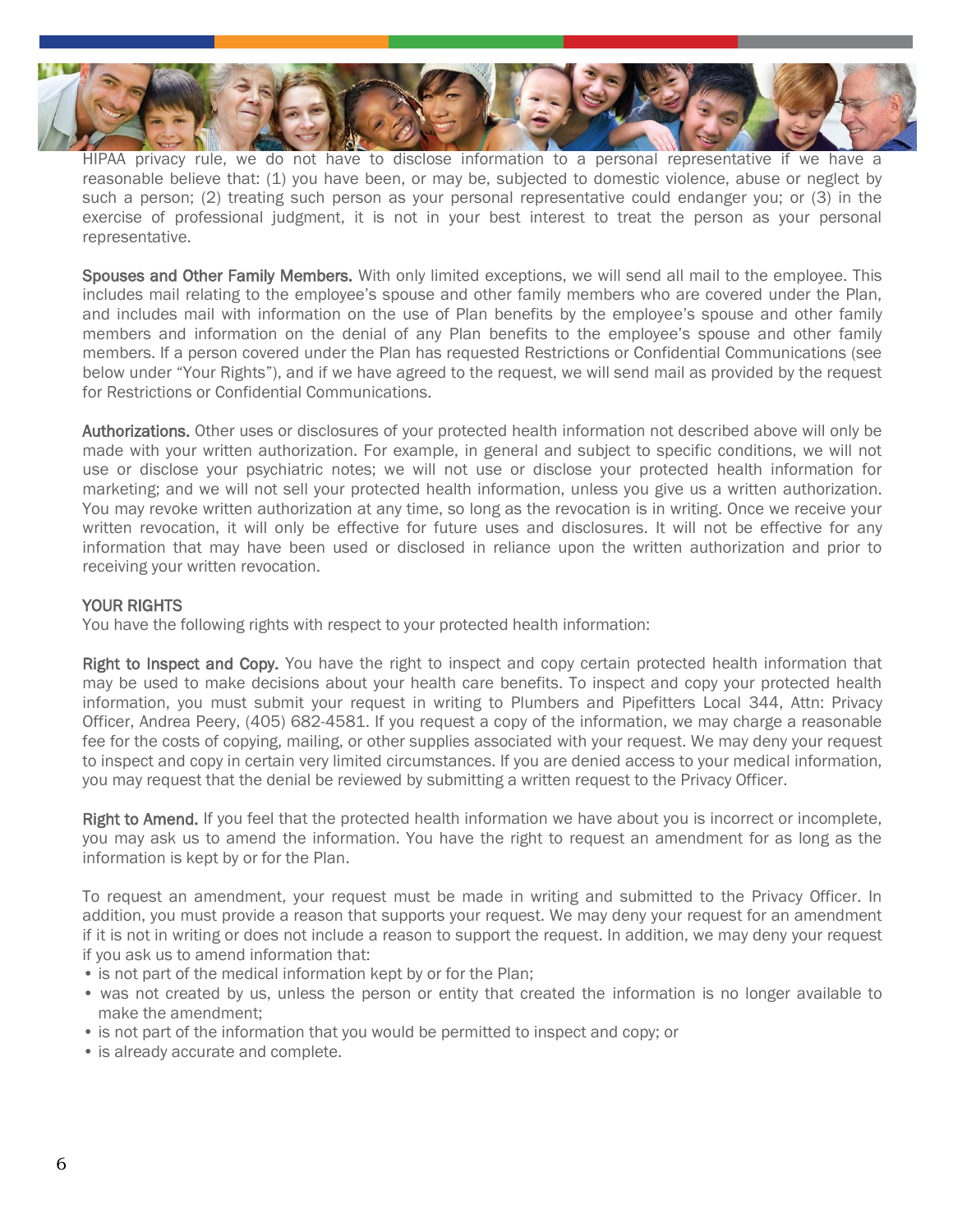

If we deny your request, you have the right to file a statement of disagreement with us and any future disclosures of the disputed information will include your statement.

Right to an Accounting of Disclosures. You have the right to request an "accounting" of certain disclosures of your protected health information. The accounting will not include (1) disclosures for purposes of treatment, payment, or health care operations; (2) disclosures made to you; (3) disclosures made pursuant to your authorization; (4) disclosures made to friends or family in your presence or because of an emergency; (5) disclosures for national security purposes; and (6) disclosures incidental to otherwise permissible disclosures.

To request this list or accounting of disclosures, you must submit your request in writing to the Privacy Officer. Your request must state a time period of not longer than six years and may not include dates before April 14, 2003. Your request should indicate in what form you want the list (for example, paper or electronic). The first list you request within a 12-month period will be provided free of charge.

For additional lists, we may charge you for the costs of providing the list. We will notify you of the cost involved and you may choose to withdraw or modify your request at that time before any costs are incurred.

Right to Request Restrictions. You have the right to request a restriction or limitation on your protected health information that we use or disclose for treatment, payment, or health care operations. You also have the right to request a limit on your protected health information that we disclose to someone who is involved in your care or the payment for your care, such as a family member or friend. For example, you could ask that we not use or disclose information about a surgery that you had. Except as provided in the next paragraph, we are not required to agree to your request. However, if we do agree to the request, we will honor the restriction until you revoke it or we notify you.

Effective February 17, 2010 (or such other date specified as the effective date under applicable law), we will comply with any restriction request if (1) except as otherwise required by law, the disclosure is to the health plan for purposes of carrying out payment or health care operations (and is not for purposes of carrying out treatment); and (2) the protected health information pertains solely to a health care item or service for which the health care provider involved has been paid out-of-pocket in full.

To request restrictions, you must make your request in writing to the Privacy Officer. In your request, you must tell us (1) what information you want to limit; (2) whether you want to limit our use, disclosure, or both; and (3) to whom you want the limits to apply—for example, disclosures to your spouse.

Right to Request Confidential Communications. You have the right to request that we communicate with you about health matters in a certain way or at a certain location. For example, you can ask that we only contact you at work or by mail.

To request confidential communications, make your request in writing to the Plan Administrator. We will not ask you the reason for your request. Your request must specify how or where you wish to be contacted. We will accommodate all reasonable requests if you clearly provide information that the disclosure of all or part of your protected information could endanger you.

Right to Be Notified of a Breach. You have the right to be notified in the event that we (or a Business Associate) discovery a breach of unsecured protected health information.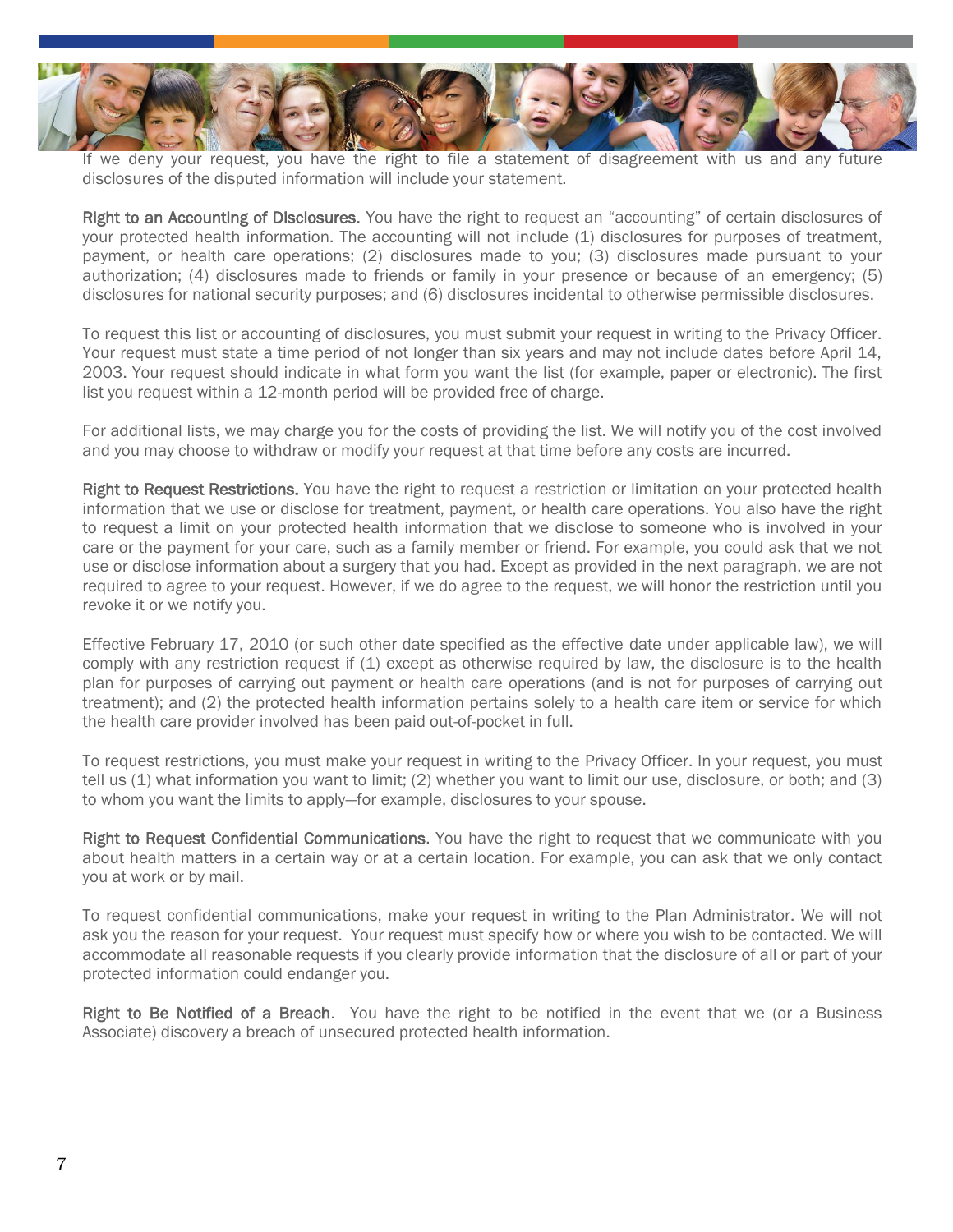

Right to a Paper Copy of this Notice. You have the right to a paper copy of this notice. You may write to the Plan Administrator to request a written copy of this notice at any time. Even if you have agreed to receive this notice electronically, you are still entitled to a paper copy of this Notice.

### **Complaints**

If you believe your privacy rights under this policy have been violated, you may file a written complaint with the Plan Administrator at the address listed below. Alternatively, you may complain to the Secretary of the U.S. Department of Health and Human Services, generally, within 180 days of when the act or omission complained of occurred.

*Note: You will not be penalized or retaliated against for filing a complaint.* 

### Contact Information

If you have any questions about this notice, please contact:

Name of Entity/Sender: Plumbers and Pipefitters Local 344 Contact/Office: Benefits Manager, Plumbers and Pipefitters Local 344 Address: 4337 S.W. 44th Street, Oklahoma City, OK 73119 Phone Number: (405) 682-4581 Notice Effective Date: October 1, 2017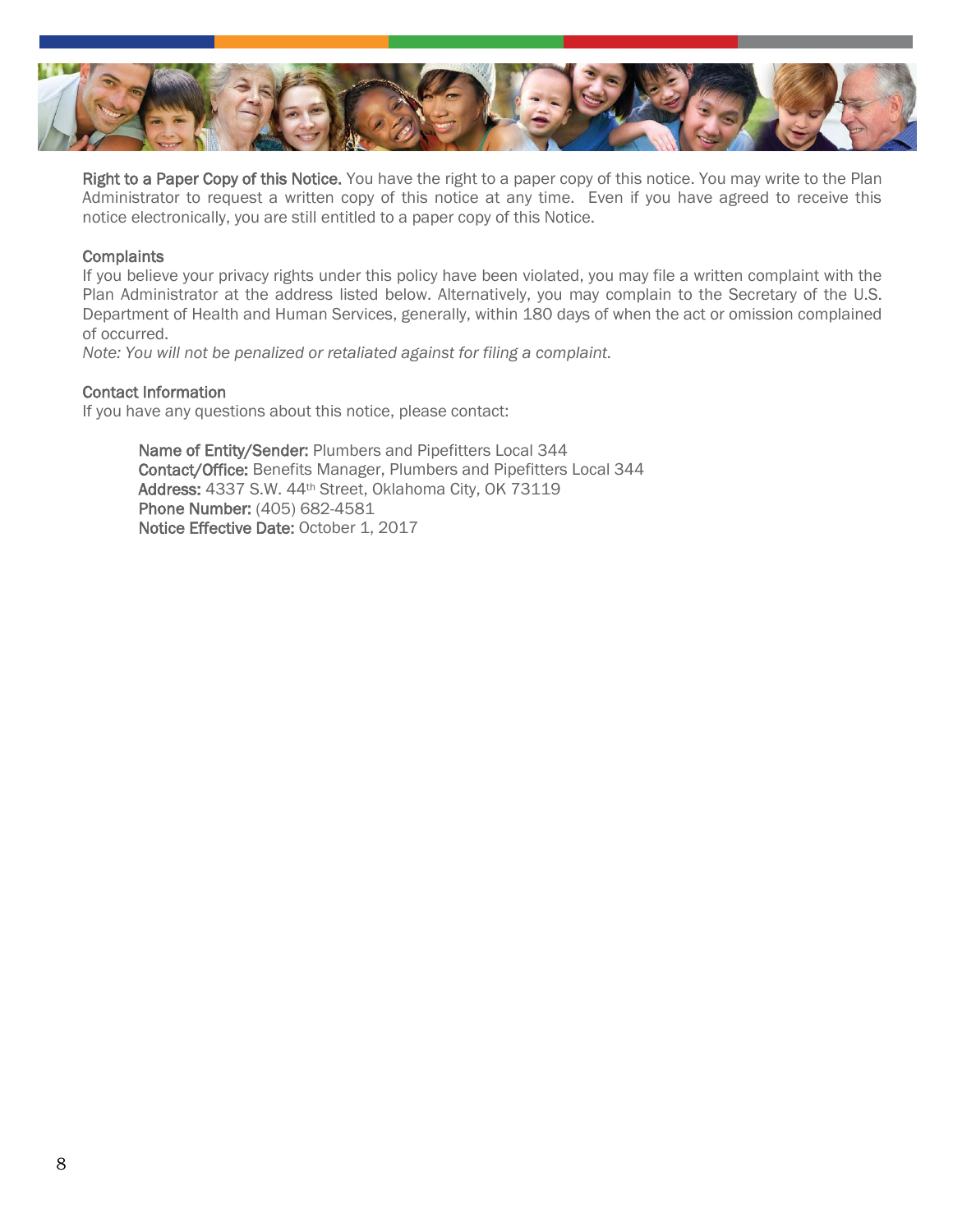

# Medicare Prescription Drug Notice

# Important Notice from Plumbers and Pipefitters Local 344 About Your Prescription Drug Coverage and Medicare (Creditable Coverage)

Please read this notice carefully and keep it where you can find it. This notice has information about your current prescription drug coverage with Plumbers and Pipefitters Local 344 and about your options under Medicare's prescription drug coverage. This information can help you decide whether or not you want to join a Medicare drug plan. If you are considering joining, you should compare your current coverage, including which drugs are covered at what cost, with the coverage and costs of the plans offering Medicare prescription drug coverage in your area. Information about where you can get help to make decisions about your prescription drug coverage is at the end of this notice.

There are two important things you need to know about your current coverage and Medicare's Prescription drug coverage:

- 1. Medicare prescription drug coverage became available in 2006 to everyone with Medicare. You can get this coverage if you join a Medicare Prescription Drug Plan or join a Medicare Advantage Plan (like an HMO or PPO) that offers prescription drug coverage. All Medicare drug plans provide at least a standard level of coverage set by Medicare. Some plans may also offer more coverage for a higher monthly premium.
- 2. Plumbers and Pipefitters Local 344 has determined that the prescription drug coverage offered by Plumbers and Pipefitters Local 344's plan is, on average for all plan participants, expected to pay out as much as standard Medicare prescription drug coverage pays and is therefore considered Creditable Coverage. Because your existing coverage is Creditable Coverage, you can keep this coverage and not pay a higher premium (a penalty) if you later decide to join a Medicare drug plan.

### When Can You Join A Medicare Drug Plan?

You can join a Medicare drug plan when you first become eligible for Medicare and each year from October 15th to December 7th.

However, if you lose your current creditable prescription drug coverage, through no fault of your own, you will also be eligible for a two (2) month Special Enrollment Period (SEP) to join a Medicare drug plan.

### What Happens To Your Current Coverage If You Decide to Join A Medicare Drug Plan?

If you decide to join a Medicare drug plan, your current Plumbers and Pipefitters Local 344 coverage will not be affected. If you do decide to join a Medicare drug plan and drop your current Plumbers and Pipefitters Local 344 coverage, be aware that you and your dependents will be able to get this coverage back.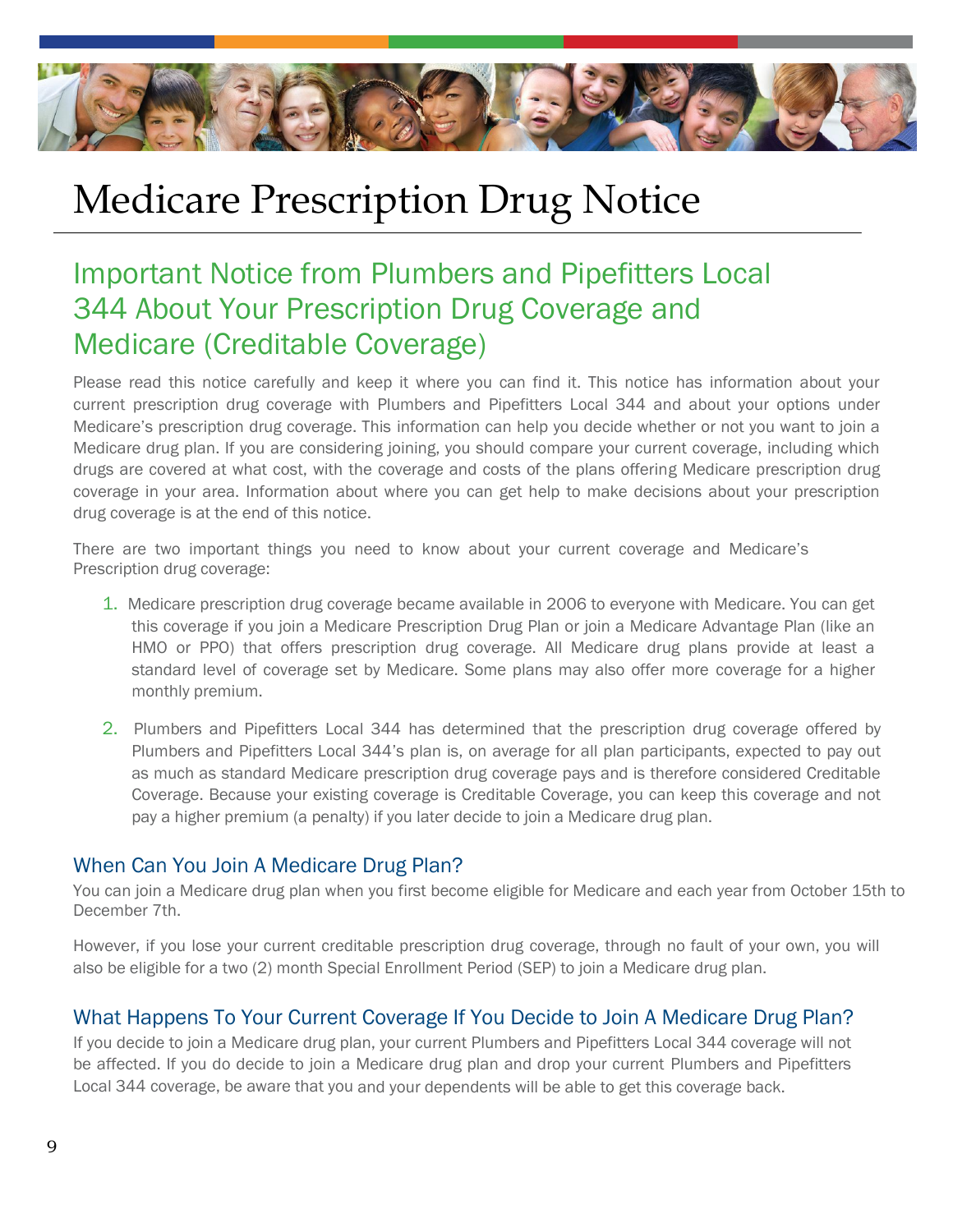

### When Will You Pay A Higher Premium (Penalty) To Join A Medicare Drug Plan?

You should also know that if you drop or lose your current coverage with Plumbers and Pipefitters Local 344 and don't join a Medicare drug plan within 63 continuous days after your current coverage ends, you may pay a higher premium (a penalty) to join a Medicare drug plan later.

If you go 63 continuous days or longer without creditable prescription drug coverage, your monthly premium may go up by at least 1% of the Medicare base beneficiary premium per month for every month that you did not have that coverage. For example, if you go nineteen months without creditable coverage, your premium may consistently be at least 19% higher than the Medicare base beneficiary premium. You may have to pay this higher premium (a penalty) as long as you have Medicare prescription drug coverage. In addition, you may have to wait until the following October to join.

## For More Information About This Notice Or Your Current Prescription Drug Coverage…

Contact Plumbers and Pipefitters Local 344 at the phone number shown below for further information. *NOTE:*  You'll get this notice each year. You will also get it before the next period you can join a Medicare drug plan, and if this coverage through Plumbers and Pipefitters Local 344. You also may request a copy of this notice at any time.

## For More Information About Your Options Under Medicare Prescription Drug Coverage…

More detailed information about Medicare plans that offer prescription drug coverage is in the "Medicare & You" handbook. You'll get a copy of the handbook in the mail every year from Medicare. You may also be contacted directly by Medicare drug plans.

For more information about Medicare Prescription drug coverage:

### Visit [www.medicare.gov.](http://www.medicare.gov./)

■ Call your State Health Insurance Assistance Program (see the inside back cover of your copy of "Medicare & You" handbook for their telephone number) for personalized help

If you have limited income and resources, extra help paying for Medicare prescription drug coverage is available. For information about this extra help, visit Social Security on the web at [www.socialsecurity.gov, o](http://www.socialsecurity.gov/)r call them at 1-800-772-1213 (TTY 1-800-325-0778).

Remember: Keep this creditable coverage notice. If you decide to join one of the Medicare drug plans, you may be required to provide a copy of this notice when you join to show whether or not you have maintained creditable coverage and, therefore, whether or not you are required to pay a higher premium (a penalty).

Date: October 2017 Name of Entity/Sender: Plumbers and Pipefitters Local 344 Contact/Office: Andrea Peery, Benefits Manager Address: 4337 S.W. 44th Street, Oklahoma City, OK 73119 Phone Number: 405-682-4581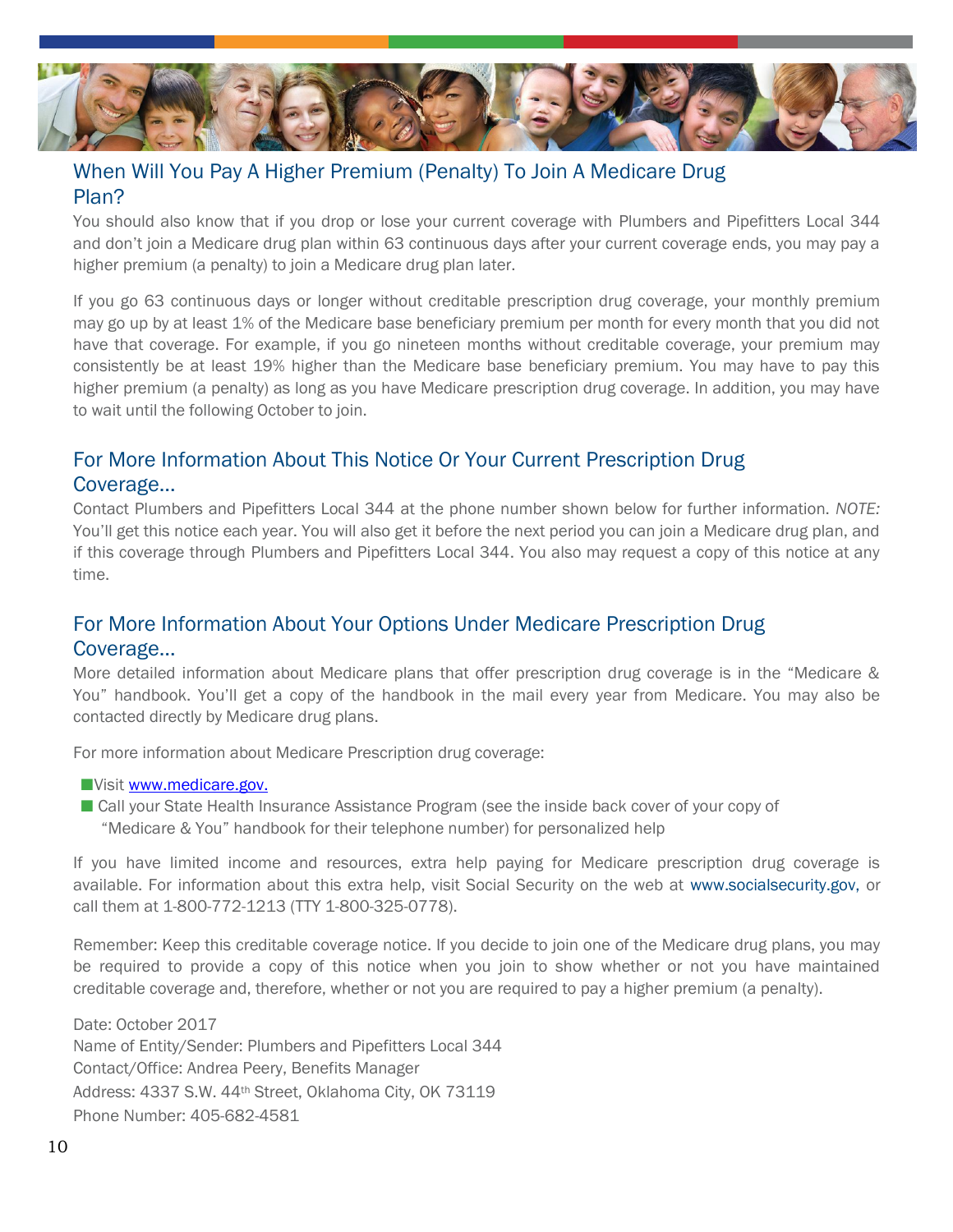

# Other Important Notices

## Newborn & Mothers Health Protection Notice

For maternity hospital stays, in accordance with federal law, the Plan does not restrict benefits, for any hospital length of stay in connection with childbirth for the mother or newborn child, to less than 48 hours following a vaginal delivery or less than 96 hours following a Cesarean delivery.

However, federal law generally does not prevent the mother's or newborn's attending care provider, after consulting with the mother, from discharging the mother or her newborn earlier than 48 hours (or 96 hours, as applicable). The plan cannot require a provider to prescribe a length of stay any shorter than 48 hours (or 96 hours following a Cesarean delivery).

# Women's Health and Cancer Rights Act of 1998

If you have had or are going to have a mastectomy, you may be entitled to certain benefits under the Women's Health and Cancer Rights Act of 1998 (WHCRA). For individuals receiving mastectomy-related benefits, coverage will be provided in a manner determined in consultations with the attending physician and the patient, for:

- All states of reconstruction of the breast on which the mastectomy was performed
- **Surgery and reconstruction of the other breast to produce a symmetrical appearance**
- **Prostheses**
- $\blacksquare$  Treatment of physical complications of the mastectomy, including lymphedema

These benefits will be provided subject to the same deductibles, copays and coinsurance applicable to other medical and surgical benefits provided under your medical plan. For more information on WHCRA benefits, contact the Plumbers and Pipefitters Local 344 Benefits Department at 405-682-4581.

### *Foreign Language Assistance*

This notice contains a summary in English of your legal rights under Plumbers and Pipefitters Local 344 Health and Welfare Plan. If you have difficulty understanding any part of this notice, contact Plumbers and Pipefitters Local 344 Benefits Department, the plan administrator, at their offices located at 4335 S.W. 44<sup>th</sup> Street, Oklahoma City, OK 73119. Office hours are from 8:00 A.M. to 5:00 P.M. Monday through Friday. You may also call the plan administrator's office at (405) 682-4571 for assistance.

Este aviso contiene un resumen en inglés de sus derechos legals del plan bajo el salud y el bienestar de Plumbers and Pipefitters Local 344. Si tiene dificultad entendiendo cualquier parte de este informe, comuníquese con el administrador del plan, Plumbers and Pipefitters Local 344 Departamento de Beneficios, en sus oficinas ubicadas en 4335 S.W. 44th Street, Oklahoma City, OK 73119. Las horas de oficina son de 8:00 A.M. a 5:00 P.M. de lunes a viernes. También puede llamar a la oficina del administrador del plan al (405) 682-4581 para obtener ayuda.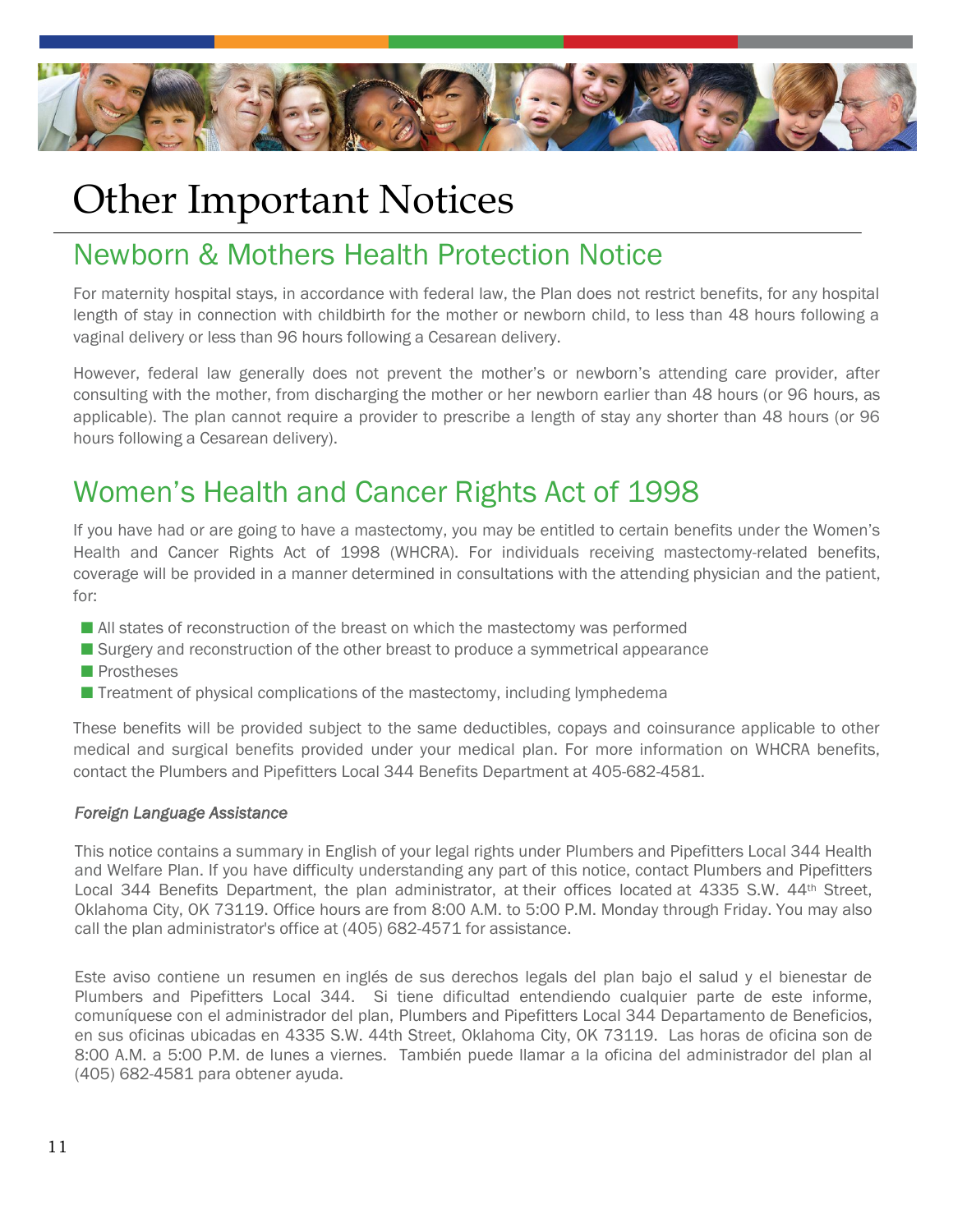

# Mental Health Parity Act

The Mental Health Parity Act (MHPA) requires that annual or lifetime dollar limits on mental health benefits be no lower than any such dollar limits for health (medical) and surgical benefits offered by a group health plan or health insurance issuer offering coverage in connection with a group health plan.

The law:

- Generally requires parity of mental health benefits with health/surgical benefits with respect to the application of aggregate lifetime and annual dollar limits under a group health plan; and
- Provides that employers retain discretion regarding the extent and scope of mental health benefits offered to workers and their families (including cost sharing and requirements relating to medical necessity).

### *Foreign Language Assistance*

This notice contains a summary in English of your legal rights under Plumbers and Pipefitters Local Union 344 Health and Welfare Plan. If you have difficulty understanding any part of this notice, contact Plumbers and Pipefitters Local Union 344, Attn: Benefits Manager at their offices located at 4337 S.W. 44<sup>th</sup> Street, Oklahoma City, OK 73119. Office hours are from 8:00 A.M. to 5:00 P.M. Monday through Friday. You may also call the Benefits Manager at (405) 682-4581 for assistance.

Este aviso contiene un resumen en inglés de sus derechos legals del plan bajo el salud y el bienestar de Plumbers and Pipefitters Local Union 344. Si tiene dificultad entendiendo cualquier parte de este informe, comuníquese con el administrador del plan, Plumbers and Pipefitters Local Union 344. Departamento de Beneficios, en sus oficinas ubicadas en 4337 S.W. 44th Street., Oklahoma City, OK 73119. Las horas de oficina son de 8:00 A.M. a 5:00 P.M. de lunes a viernes. También puede llamar a la oficina del administrador del plan al (405) 682-4581 para obtener ayuda.

### *Enforcement*

- The U.S. Department of Labor, Veterans Employment and Training Service (VETS) is authorized to investigate and resolve complaints of USERRA violations.
- For assistance in filing a complaint, or for any other information on USERRA, contact VETS at 866-4- USA-DOL or visit its website at [http://www.dol.gov/vets,](http://www.dol.gov/vets) an interactive online USERRA Advisor can be viewed at<http://www.dol.gov/elaws/userra.htm.>
- If you file a complaint with VETS and VETS is unable to resolve it, you may request that your case be referred to the Department of Justice or the Office of Special Counsel, as applicable, for representation.
- You may also bypass the VETS process and bring a civil action against an employer for violations of USERRA.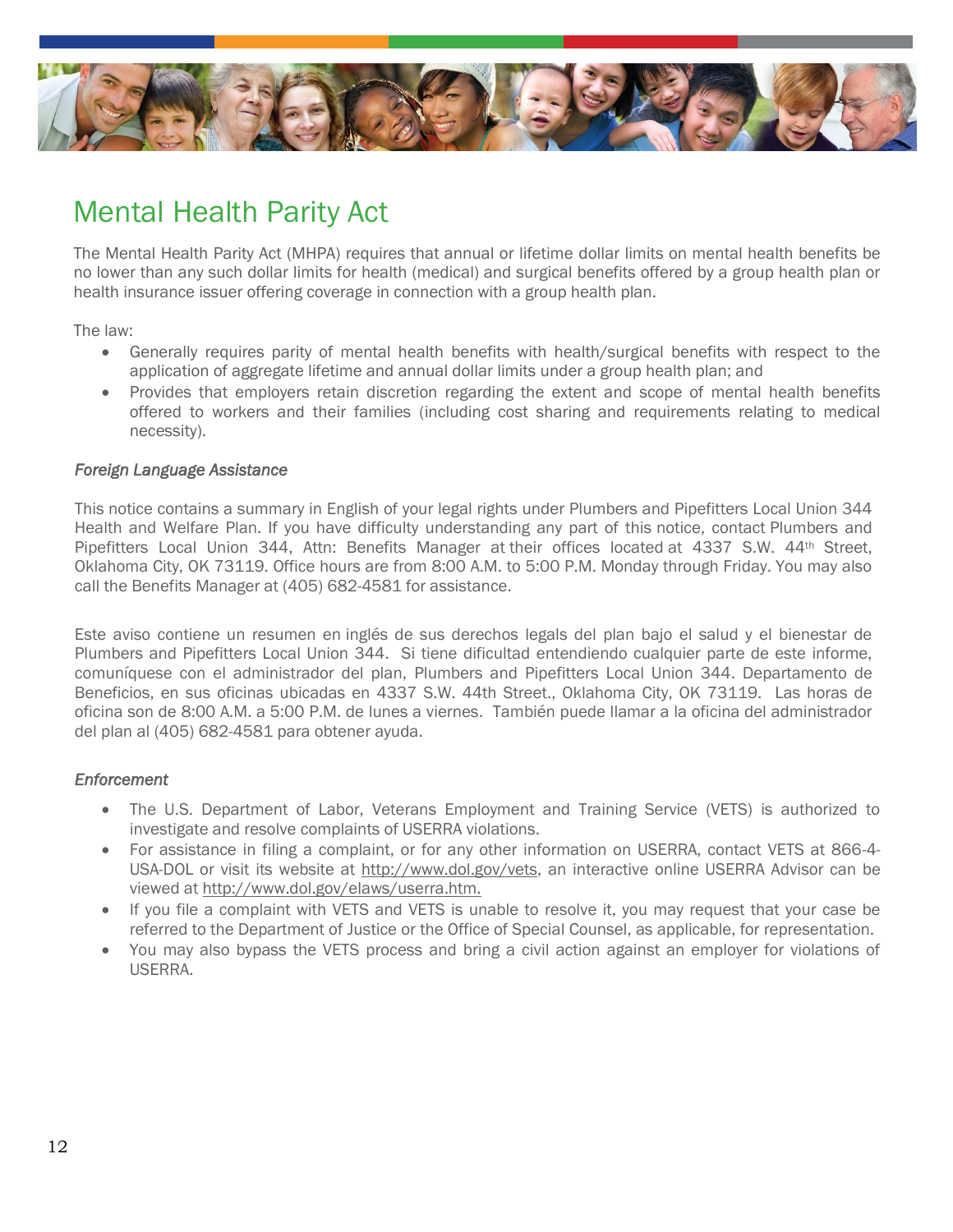



## New Health Insurance Marketplace Coverage Options and Your Health Coverage

## PART A: General Information

When key parts of the health care law took effect in 2014, there became a new way to buy health insurance: the Health Insurance Marketplace. To assist you as you evaluate options for you and your family, this notice provides some basic information about the new Marketplace and employment based health coverage offered by your employer.

### What is the Health Insurance Marketplace?

The Marketplace is designed to help you find health insurance that meets your needs and fits your budget. The Marketplace offers "one-stop shopping" to find and compare private health insurance options. You may also be eligible for a new kind of tax credit that lowers your monthly premium right away. Open enrollment for health insurance coverage through the Marketplace begins in November 2017 for coverage starting as early as January 1, 2018.

### Can I Save Money on my Health Insurance Premiums in the Marketplace?

You may qualify to save money and lower your monthly premium, but only if your employer does not offer coverage, or offers coverage that doesn't meet certain standards. The savings on your premium that you're eligible for depends on your household income.

### Does Employer Health Coverage Affect Eligibility for Premium Savings through the Marketplace?

Yes. If you have an offer of health coverage from your employer that meets certain standards, you will not be eligible for a tax credit through the Marketplace and may wish to enroll in your employer's health plan. However, you may be eligible for a tax credit that lowers your monthly premium, or a reduction in certain cost-sharing if your employer does not offer coverage to you at all or does not offer coverage that meets certain standards. If the cost of a plan from your employer that would cover you (and not any other members of your family) is more than 9.56% of your household income for the year, or if the coverage your employer provides does not meet the "minimum value" standard set by the Affordable Care Act, you may be eligible for a tax credit.<sup>\*</sup>

Note: If you purchase a health plan through the Marketplace instead of accepting health coverage offered by your employer, then you may lose the employer contribution (if any) to the employer-offered coverage. Also, this employer contribution -as well as your employee contribution to employer-offered coverage- is often excluded from income for Federal and State income tax purposes. Your payments for coverage through the Marketplace are made on an after- tax basis.

#### How Can <sup>I</sup> Get More Information?

For more information about your coverage offered by your employer, please check your summary plan description or contact: Andrea Peery, HIPAA Privacy Officer at 405-682-4581.

The Marketplace can help you evaluate your coverage options, including your eligibility for coverage through the Marketplace and its cost. Please visit [HealthCare.gov](http://www.healthcare.gov/) for more information, including an online application for health insurance coverage and contact information for a Health Insurance Marketplace in your area.

An employer-sponsored health plan meets the "minimum value standard" if the plan's share of the total allowed benefit costs covered by the plan is no less than 60 percent of such costs.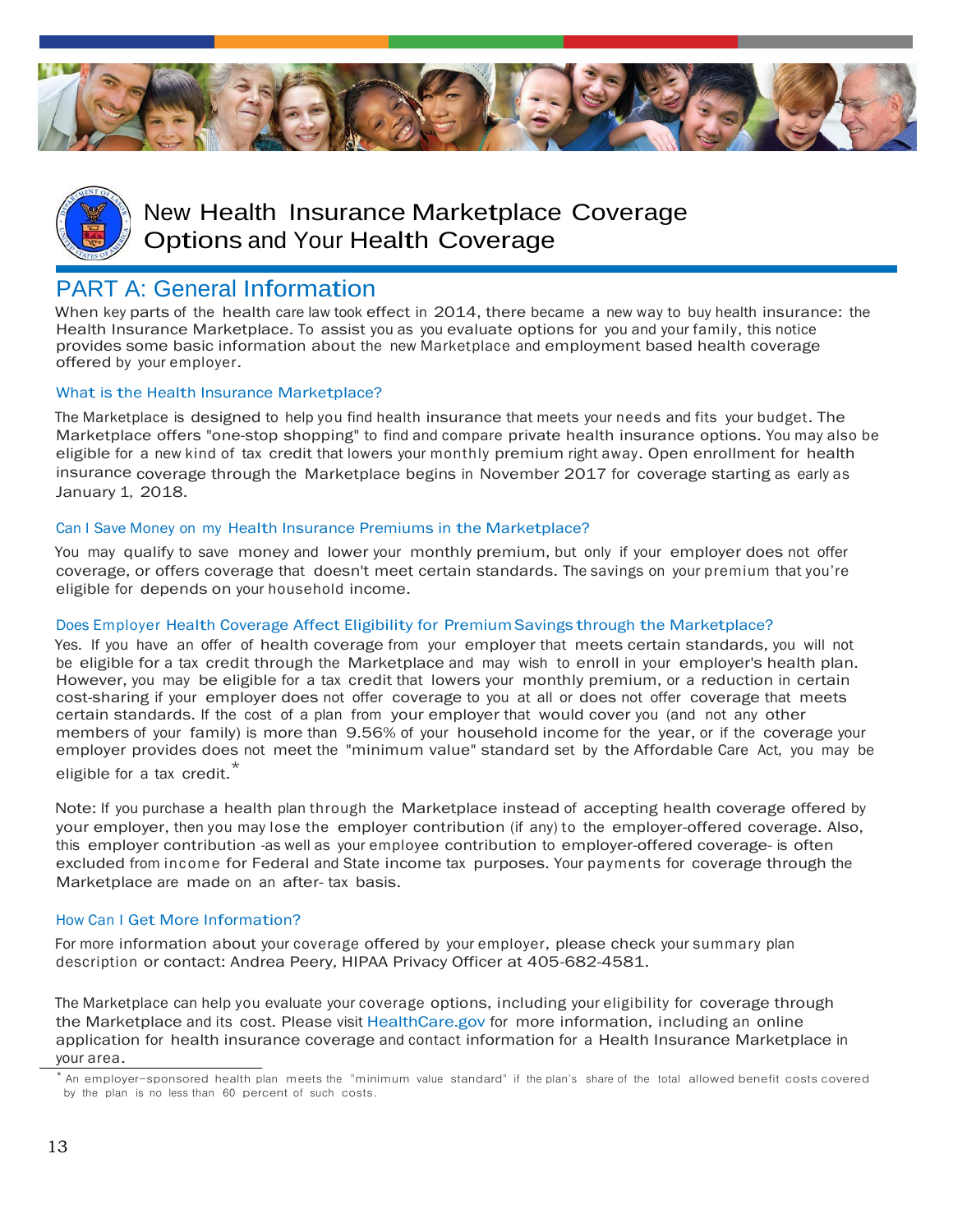## PART B: Information about Health Coverage Offered by Your Employer

This section contains information about any health coverage offered by your employer. If you decide to complete an application for coverage in the Marketplace, you will be asked to provide this information. This information is numbered to correspond to the Marketplace application.

| 3. Employer name<br><b>Plumbers and Pipefitters Local 344</b>                                 |                   |                       | 4. Employer Identification Number<br>(EIN) 73-0950060 |                      |
|-----------------------------------------------------------------------------------------------|-------------------|-----------------------|-------------------------------------------------------|----------------------|
| 5. Employer address<br>4337 S.W. 44th Street                                                  |                   |                       | 6. Employer phone number<br>405-682-4581              |                      |
| 7. City<br><b>Oklahoma City</b>                                                               |                   | 8. State<br><b>OK</b> |                                                       | 9. ZIP code<br>73119 |
| 10. Who can we contact about employee health coverage at this job?<br><b>Benefits Manager</b> |                   |                       |                                                       |                      |
| 11. Phone number (if different from above)                                                    | 12. Email address |                       |                                                       |                      |

Here is some basic information about health coverage offered by this employer:

• As your employer, we offer a health plan to:

 $\Box$  All employees. .

### X Some employees.

- **A. Initial Eligibility.** A person who is an Active Employee of a Contributing Employer with respect to whom contributions are made or are required to be made to the Fund for the maintenance of a health and welfare plan, shall be eligible for Fund benefits in accordance with the following:
- 1. on January 1, 2000 if he/she was eligible on December 31, 1999, and had at least 130 hours in his/her Hour Bank Account; or
- 2. on the first day of the second calendar month following a period of not more than 12 consecutive calendar months during which he/she worked at least 600 hours for Contributing Employers.

If contributions are made to the Fund under the terms of a Collective Bargaining Agreement negotiated by a participating Local Union which allows for a rate other than the rate agreed to by the joint Board of Trustees, those hours shall be credited as a percentage of the credited hours of the agreed-to construction contribution rate.

- B. Special Eligibility Provisions for Employees of Newly Organized Employers. If you are an Employee of an Employer who becomes signatory to a Collective Bargaining Agreement with U. A. Plumbers and Pipefitters Local Union No. 344 AND your Employer had health care coverage, you will become eligible on the first day of the month following the effective date of the Collective Bargaining Agreement.
- C. Maintenance of Eligibility. An Hour Bank Account is established for each Employee. 130 hours shall be deducted from the Employee's Hour Bank Account for his/her initial month of coverage and 130 hours shall be deducted for each month of coverage thereafter. An Employee shall continue to remain covered as long as his/her Hour Bank Account contains at least 130 hours, after deduction for the current month's coverage.

After deduction for the current month's coverage, the maximum number of hours in an Employee's Hour Bank Account may not exceed 780 hours for those Employees who become eligible under the terms and provisions of this Plan.

In the event an Employee accepts and/or continues Competitive Employment with a non-contributing Employer, all hours accumulated in his/her Hour Bank Account shall be forfeited. Competitive Employment means performing any work within the building trades industry with an Employer who is not signatory to the terms of a Collective Bargaining Agreement.